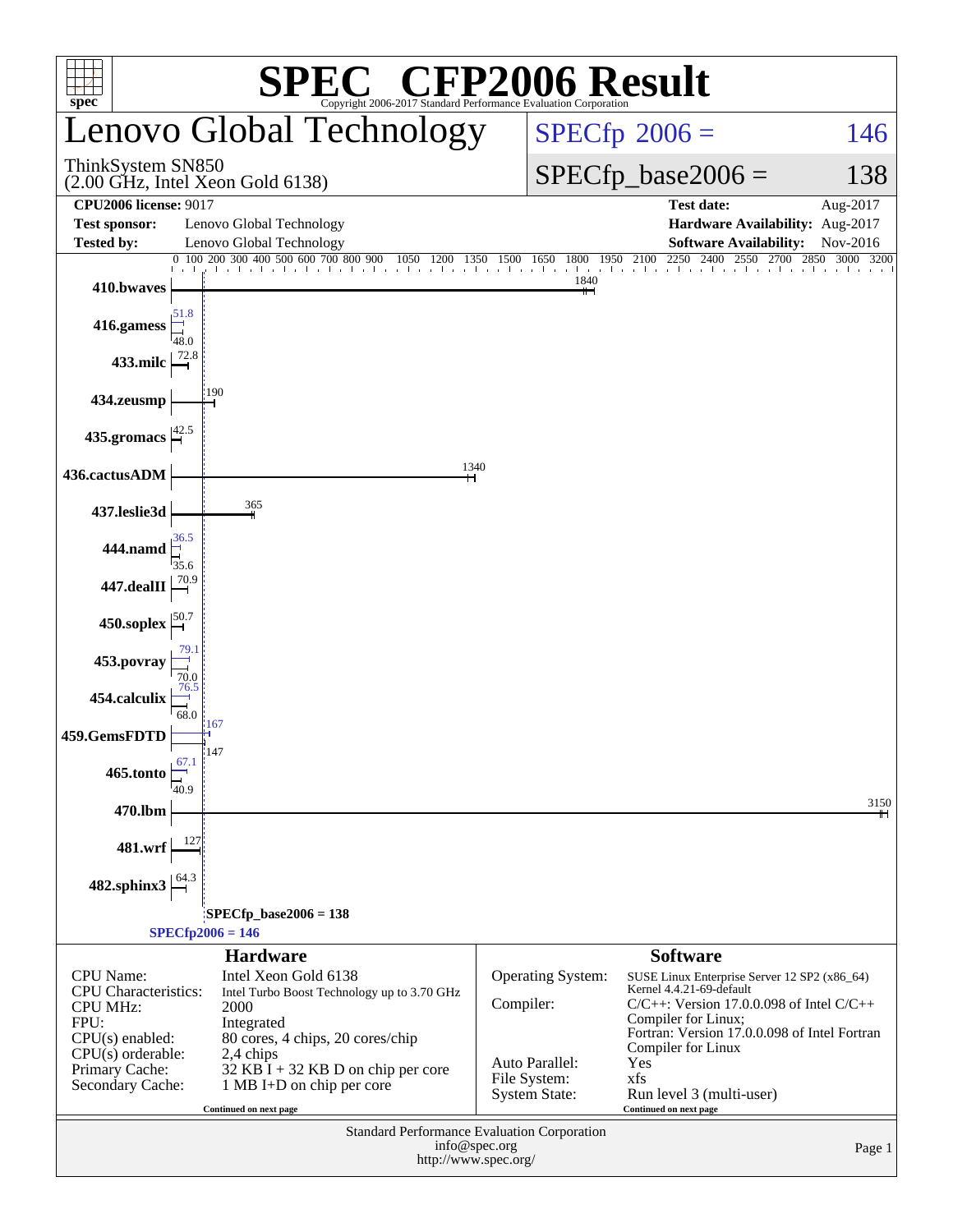

# enovo Global Technology

#### ThinkSystem SN850

(2.00 GHz, Intel Xeon Gold 6138)

#### $SPECfp2006 = 146$  $SPECfp2006 = 146$

#### $SPECfp\_base2006 = 138$

| <b>CPU2006 license: 9017</b> |                                       |                                 | <b>Test date:</b><br>Aug-2017               |  |  |  |  |
|------------------------------|---------------------------------------|---------------------------------|---------------------------------------------|--|--|--|--|
| <b>Test sponsor:</b>         | Lenovo Global Technology              | Hardware Availability: Aug-2017 |                                             |  |  |  |  |
| <b>Tested by:</b>            | Lenovo Global Technology              |                                 | <b>Software Availability:</b><br>$Nov-2016$ |  |  |  |  |
| L3 Cache:                    | $27.5$ MB I+D on chip per chip        | <b>Base Pointers:</b>           | $64$ -bit                                   |  |  |  |  |
| Other Cache:                 | None                                  | Peak Pointers:                  | $32/64$ -bit                                |  |  |  |  |
| Memory:                      | 1536 GB (48 x 32 GB 2Rx4 PC4-2666V-R) | Other Software:                 | None                                        |  |  |  |  |
| Disk Subsystem:              | 1 x 960 GB SATA SSD                   |                                 |                                             |  |  |  |  |
| Other Hardware:              | None                                  |                                 |                                             |  |  |  |  |

**[Results Table](http://www.spec.org/auto/cpu2006/Docs/result-fields.html#ResultsTable)**

|                  | Results Table                                                                                            |              |                |              |                |       |                |              |                |              |                |              |
|------------------|----------------------------------------------------------------------------------------------------------|--------------|----------------|--------------|----------------|-------|----------------|--------------|----------------|--------------|----------------|--------------|
|                  | <b>Base</b>                                                                                              |              |                |              |                |       | <b>Peak</b>    |              |                |              |                |              |
| <b>Benchmark</b> | <b>Seconds</b>                                                                                           | <b>Ratio</b> | <b>Seconds</b> | <b>Ratio</b> | <b>Seconds</b> | Ratio | <b>Seconds</b> | <b>Ratio</b> | <b>Seconds</b> | <b>Ratio</b> | <b>Seconds</b> | <b>Ratio</b> |
| 410.bwayes       | 7.43                                                                                                     | 1830         | 7.39           | 1840         | 7.25           | 1880  | 7.43           | 1830         | 7.39           | 1840         | 7.25           | 1880         |
| 416.gamess       | 408                                                                                                      | 48.0         | 408            | 48.0         | 408            | 48.0  | 380            | 51.5         | 378            | 51.8         | 378            | 51.8         |
| $433$ .milc      | 126                                                                                                      | 73.0         | 128            | 71.7         | 126            | 72.8  | 126            | 73.0         | 128            | 71.7         | 126            | 72.8         |
| $434$ . zeusmp   | 48.4                                                                                                     | 188          | 47.9           | 190          | 47.5           | 192   | 48.4           | 188          | 47.9           | <b>190</b>   | 47.5           | 192          |
| $435.$ gromacs   | 168                                                                                                      | 42.5         | 168            | 42.4         | 168            | 42.5  | 168            | 42.5         | 168            | 42.4         | 168            | 42.5         |
| 436.cactusADM    | 8.87                                                                                                     | 1350         | 9.10           | 1310         | 8.91           | 1340  | 8.87           | 1350         | 9.10           | 1310         | 8.91           | <b>1340</b>  |
| 437.leslie3d     | 25.8                                                                                                     | 365          | 25.8           | 365          | 26.4           | 356   | 25.8           | 365          | 25.8           | 365          | 26.4           | 356          |
| 444.namd         | 225                                                                                                      | 35.6         | 225            | 35.6         | 225            | 35.6  | 220            | 36.5         | 220            | 36.5         | 221            | 36.3         |
| 447.dealII       | 161                                                                                                      | 71.2         | 162            | 70.8         | 161            | 70.9  | 161            | 71.2         | 162            | 70.8         | <b>161</b>     | 70.9         |
| 450.soplex       | 161                                                                                                      | 51.7         | 164            | 50.7         | 165            | 50.7  | 161            | 51.7         | 164            | 50.7         | 165            | 50.7         |
| 453.povray       | 76.1                                                                                                     | 69.9         | 76.0           | 70.0         | 75.9           | 70.1  | 67.5           | 78.9         | 67.2           | 79.2         | 67.2           | <u>79.1</u>  |
| $454$ .calculix  | 121                                                                                                      | 68.2         | 121            | 68.0         | 121            | 68.0  | 108            | 76.4         | 108            | 76.6         | 108            | 76.5         |
| 459.GemsFDTD     | 71.9                                                                                                     | 148          | 72.2           | 147          | 72.6           | 146   | 63.3           | 167          | 63.1           | 168          | 63.6           | 167          |
| $465$ .tonto     | 234                                                                                                      | 42.0         | 241            | 40.8         | 241            | 40.9  | 147            | 67.0         | 147            | 67.1         | 146            | 67.2         |
| 470.1bm          | 4.33                                                                                                     | 3180         | 4.37           | 3150         | 4.36           | 3150  | 4.33           | 3180         | 4.37           | 3150         | 4.36           | 3150         |
| $ 481$ .wrf      | 87.9                                                                                                     | 127          | 88.2           | 127          | 88.2           | 127   | 87.9           | 127          | 88.2           | 127          | 88.2           | <u>127</u>   |
| 482.sphinx3      | 304                                                                                                      | 64.1         | 303            | 64.3         | 301            | 64.8  | 304            | 64.1         | 303            | 64.3         | 301            | 64.8         |
|                  | Results appear in the order in which they were run. Bold underlined text indicates a median measurement. |              |                |              |                |       |                |              |                |              |                |              |

#### **[Operating System Notes](http://www.spec.org/auto/cpu2006/Docs/result-fields.html#OperatingSystemNotes)**

Stack size set to unlimited using "ulimit -s unlimited"

#### **[Platform Notes](http://www.spec.org/auto/cpu2006/Docs/result-fields.html#PlatformNotes)**

 BIOS configuration: Choose Operating Mode set to Maximum Performance Hyper-Threading set to Disable Per Core P-state set to Disable DCA set to Disable Patrol Scrub set to Disable LLC dead line alloc set to Disable Sysinfo program /home/cpu2006-1.2-ic17.0/config/sysinfo.rev6993 Revision 6993 of 2015-11-06 (b5e8d4b4eb51ed28d7f98696cbe290c1) running on SN850 Mon Aug 14 09:57:59 2017 Continued on next page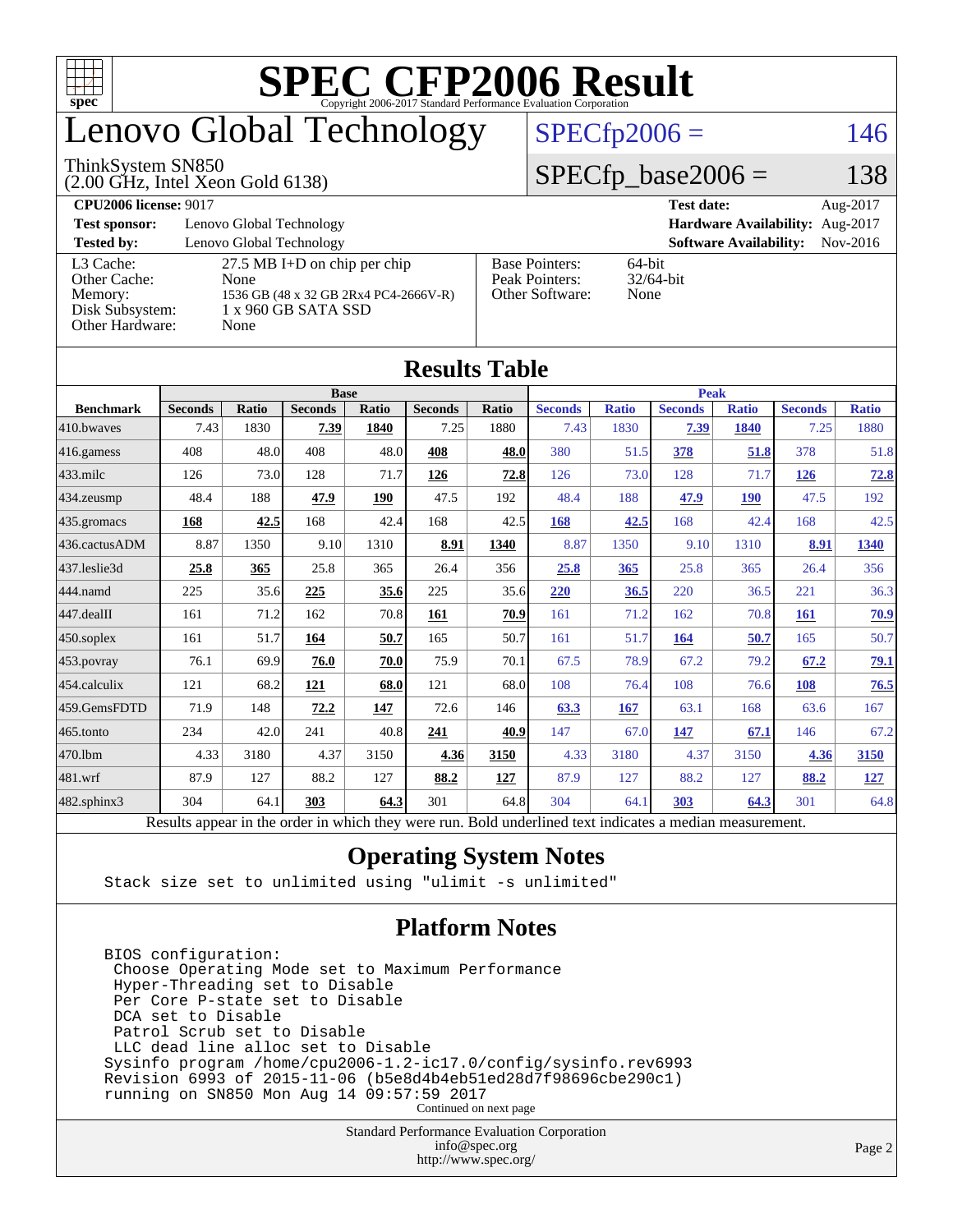

### enovo Global Technology

ThinkSystem SN850

(2.00 GHz, Intel Xeon Gold 6138)

 $SPECTp2006 = 146$ 

 $SPECTp\_base2006 = 138$ 

#### **[CPU2006 license:](http://www.spec.org/auto/cpu2006/Docs/result-fields.html#CPU2006license)** 9017 **[Test date:](http://www.spec.org/auto/cpu2006/Docs/result-fields.html#Testdate)** Aug-2017

**[Test sponsor:](http://www.spec.org/auto/cpu2006/Docs/result-fields.html#Testsponsor)** Lenovo Global Technology **[Hardware Availability:](http://www.spec.org/auto/cpu2006/Docs/result-fields.html#HardwareAvailability)** Aug-2017 **[Tested by:](http://www.spec.org/auto/cpu2006/Docs/result-fields.html#Testedby)** Lenovo Global Technology **[Software Availability:](http://www.spec.org/auto/cpu2006/Docs/result-fields.html#SoftwareAvailability)** Nov-2016

# **[Platform Notes \(Continued\)](http://www.spec.org/auto/cpu2006/Docs/result-fields.html#PlatformNotes)**

Standard Performance Evaluation Corporation [info@spec.org](mailto:info@spec.org) This section contains SUT (System Under Test) info as seen by some common utilities. To remove or add to this section, see: <http://www.spec.org/cpu2006/Docs/config.html#sysinfo> From /proc/cpuinfo model name : Intel(R) Xeon(R) Gold 6138 CPU @ 2.00GHz 4 "physical id"s (chips) 80 "processors" cores, siblings (Caution: counting these is hw and system dependent. The following excerpts from /proc/cpuinfo might not be reliable. Use with caution.) cpu cores : 20 siblings : 20 physical 0: cores 0 1 2 3 4 8 9 10 11 12 16 17 18 19 20 24 25 26 27 28 physical 1: cores 0 1 2 3 4 8 9 10 11 12 16 17 18 19 20 24 25 26 27 28 physical 2: cores 0 1 2 3 4 8 9 10 11 12 16 17 18 19 20 24 25 26 27 28 physical 3: cores 0 1 2 3 4 8 9 10 11 12 16 17 18 19 20 24 25 26 27 28 cache size : 28160 KB From /proc/meminfo MemTotal: 1584965728 kB HugePages\_Total: 0 Hugepagesize: 2048 kB From /etc/\*release\* /etc/\*version\* SuSE-release: SUSE Linux Enterprise Server 12 (x86\_64) VERSION = 12 PATCHLEVEL = 2 # This file is deprecated and will be removed in a future service pack or release. # Please check /etc/os-release for details about this release. os-release: NAME="SLES" VERSION="12-SP2" VERSION\_ID="12.2" PRETTY\_NAME="SUSE Linux Enterprise Server 12 SP2" ID="sles" ANSI\_COLOR="0;32" CPE\_NAME="cpe:/o:suse:sles:12:sp2" uname -a: Linux SN850 4.4.21-69-default #1 SMP Tue Oct 25 10:58:20 UTC 2016 (9464f67) x86\_64 x86\_64 x86\_64 GNU/Linux run-level 3 Aug 14 09:55 SPEC is set to: /home/cpu2006-1.2-ic17.0 Type Size Used Avail Use% Mounted on /dev/sda4 xfs 836G 6.9G 829G 1% /home Additional information from dmidecode: Continued on next page

<http://www.spec.org/>

Page 3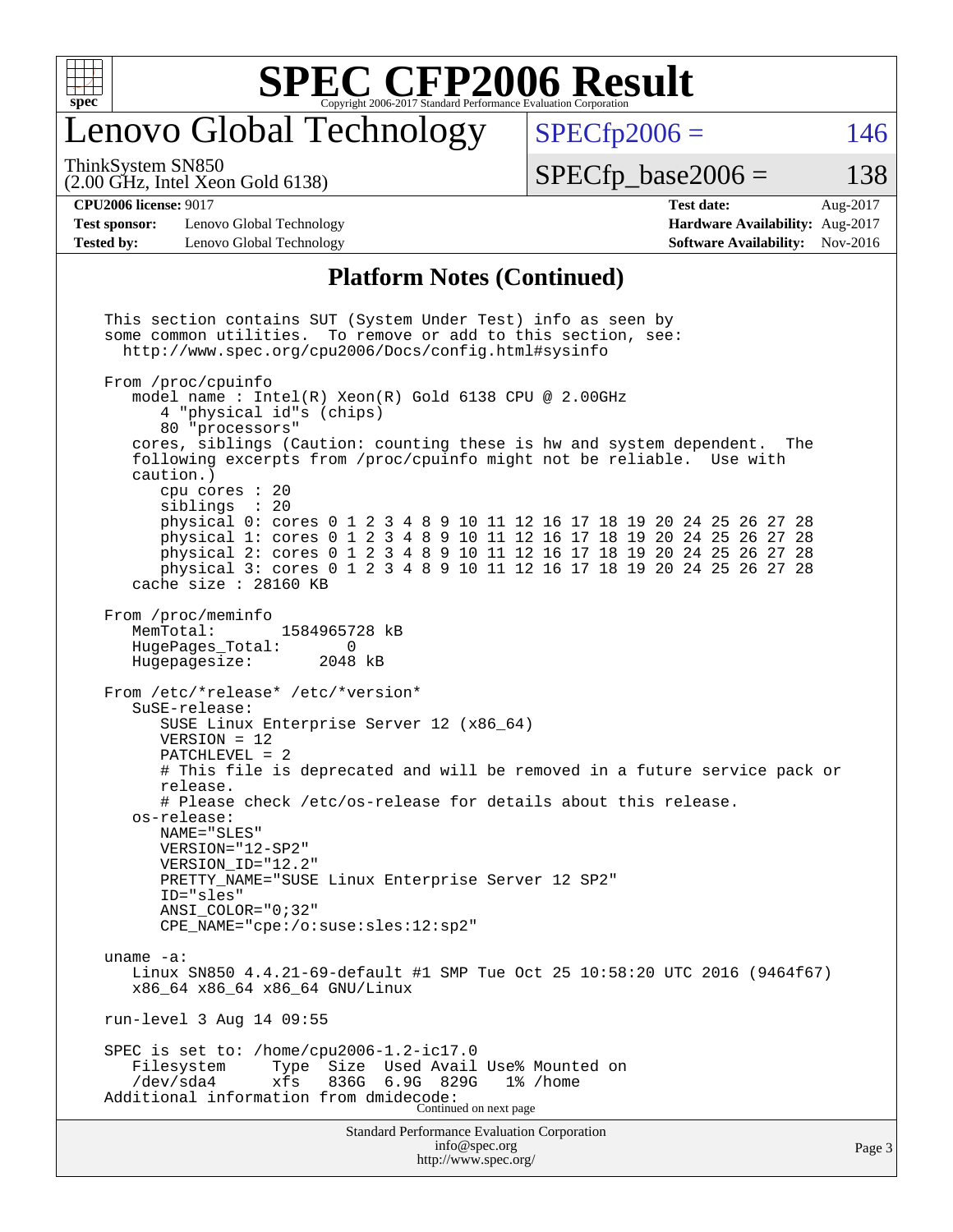

### enovo Global Technology

ThinkSystem SN850

(2.00 GHz, Intel Xeon Gold 6138)

 $SPECTp2006 = 146$ 

**[Test sponsor:](http://www.spec.org/auto/cpu2006/Docs/result-fields.html#Testsponsor)** Lenovo Global Technology **[Hardware Availability:](http://www.spec.org/auto/cpu2006/Docs/result-fields.html#HardwareAvailability)** Aug-2017 **[Tested by:](http://www.spec.org/auto/cpu2006/Docs/result-fields.html#Testedby)** Lenovo Global Technology **[Software Availability:](http://www.spec.org/auto/cpu2006/Docs/result-fields.html#SoftwareAvailability)** Nov-2016

**[CPU2006 license:](http://www.spec.org/auto/cpu2006/Docs/result-fields.html#CPU2006license)** 9017 **[Test date:](http://www.spec.org/auto/cpu2006/Docs/result-fields.html#Testdate)** Aug-2017

 $SPECTp\_base2006 = 138$ 

#### **[Platform Notes \(Continued\)](http://www.spec.org/auto/cpu2006/Docs/result-fields.html#PlatformNotes)**

 Warning: Use caution when you interpret this section. The 'dmidecode' program reads system data which is "intended to allow hardware to be accurately determined", but the intent may not be met, as there are frequent changes to hardware, firmware, and the "DMTF SMBIOS" standard.

 BIOS Lenovo -[IVE109A-1.00]- 04/27/2017 Memory: 48x Samsung M393A4K40BB2-CTD 32 GB 2 rank 2666 MHz

(End of data from sysinfo program)

#### **[General Notes](http://www.spec.org/auto/cpu2006/Docs/result-fields.html#GeneralNotes)**

Environment variables set by runspec before the start of the run: KMP\_AFFINITY = "granularity=fine,compact" LD\_LIBRARY\_PATH = "/home/cpu2006-1.2-ic17.0/libs/32:/home/cpu2006-1.2-ic17.0/libs/64:/home/cpu2006-1.2-ic17.0/sh10.2" OMP\_NUM\_THREADS = "80"

 Binaries compiled on a system with 1x Intel Core i7-4790 CPU + 32GB RAM memory using Redhat Enterprise Linux 7.2 Transparent Huge Pages disabled with: echo never > /sys/kernel/mm/transparent\_hugepage/enabled

#### **[Base Compiler Invocation](http://www.spec.org/auto/cpu2006/Docs/result-fields.html#BaseCompilerInvocation)**

[C benchmarks](http://www.spec.org/auto/cpu2006/Docs/result-fields.html#Cbenchmarks):  $inc - m64$ 

[C++ benchmarks:](http://www.spec.org/auto/cpu2006/Docs/result-fields.html#CXXbenchmarks) [icpc -m64](http://www.spec.org/cpu2006/results/res2017q4/cpu2006-20170918-50018.flags.html#user_CXXbase_intel_icpc_64bit_fc66a5337ce925472a5c54ad6a0de310)

[Fortran benchmarks](http://www.spec.org/auto/cpu2006/Docs/result-fields.html#Fortranbenchmarks): [ifort -m64](http://www.spec.org/cpu2006/results/res2017q4/cpu2006-20170918-50018.flags.html#user_FCbase_intel_ifort_64bit_ee9d0fb25645d0210d97eb0527dcc06e)

[Benchmarks using both Fortran and C](http://www.spec.org/auto/cpu2006/Docs/result-fields.html#BenchmarksusingbothFortranandC): [icc -m64](http://www.spec.org/cpu2006/results/res2017q4/cpu2006-20170918-50018.flags.html#user_CC_FCbase_intel_icc_64bit_bda6cc9af1fdbb0edc3795bac97ada53) [ifort -m64](http://www.spec.org/cpu2006/results/res2017q4/cpu2006-20170918-50018.flags.html#user_CC_FCbase_intel_ifort_64bit_ee9d0fb25645d0210d97eb0527dcc06e)

#### **[Base Portability Flags](http://www.spec.org/auto/cpu2006/Docs/result-fields.html#BasePortabilityFlags)**

 410.bwaves: [-DSPEC\\_CPU\\_LP64](http://www.spec.org/cpu2006/results/res2017q4/cpu2006-20170918-50018.flags.html#suite_basePORTABILITY410_bwaves_DSPEC_CPU_LP64) 416.gamess: [-DSPEC\\_CPU\\_LP64](http://www.spec.org/cpu2006/results/res2017q4/cpu2006-20170918-50018.flags.html#suite_basePORTABILITY416_gamess_DSPEC_CPU_LP64) 433.milc: [-DSPEC\\_CPU\\_LP64](http://www.spec.org/cpu2006/results/res2017q4/cpu2006-20170918-50018.flags.html#suite_basePORTABILITY433_milc_DSPEC_CPU_LP64) 434.zeusmp: [-DSPEC\\_CPU\\_LP64](http://www.spec.org/cpu2006/results/res2017q4/cpu2006-20170918-50018.flags.html#suite_basePORTABILITY434_zeusmp_DSPEC_CPU_LP64) 435.gromacs: [-DSPEC\\_CPU\\_LP64](http://www.spec.org/cpu2006/results/res2017q4/cpu2006-20170918-50018.flags.html#suite_basePORTABILITY435_gromacs_DSPEC_CPU_LP64) [-nofor\\_main](http://www.spec.org/cpu2006/results/res2017q4/cpu2006-20170918-50018.flags.html#user_baseLDPORTABILITY435_gromacs_f-nofor_main) 436.cactusADM: [-DSPEC\\_CPU\\_LP64](http://www.spec.org/cpu2006/results/res2017q4/cpu2006-20170918-50018.flags.html#suite_basePORTABILITY436_cactusADM_DSPEC_CPU_LP64) [-nofor\\_main](http://www.spec.org/cpu2006/results/res2017q4/cpu2006-20170918-50018.flags.html#user_baseLDPORTABILITY436_cactusADM_f-nofor_main)

Continued on next page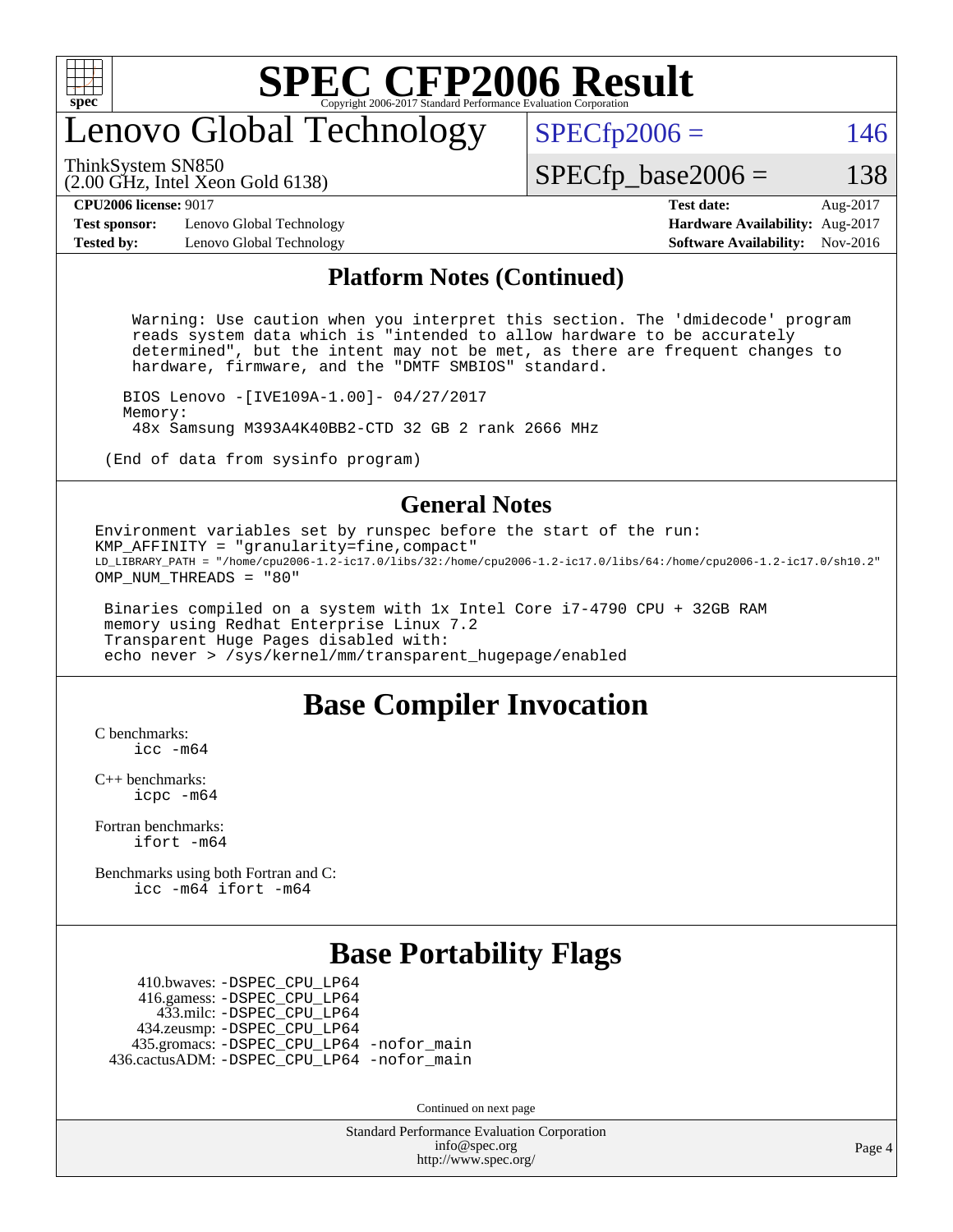

enovo Global Technology

 $SPECfp2006 = 146$  $SPECfp2006 = 146$ 

(2.00 GHz, Intel Xeon Gold 6138) ThinkSystem SN850

 $SPECTp\_base2006 = 138$ 

**[Test sponsor:](http://www.spec.org/auto/cpu2006/Docs/result-fields.html#Testsponsor)** Lenovo Global Technology **[Hardware Availability:](http://www.spec.org/auto/cpu2006/Docs/result-fields.html#HardwareAvailability)** Aug-2017

**[CPU2006 license:](http://www.spec.org/auto/cpu2006/Docs/result-fields.html#CPU2006license)** 9017 **[Test date:](http://www.spec.org/auto/cpu2006/Docs/result-fields.html#Testdate)** Aug-2017 **[Tested by:](http://www.spec.org/auto/cpu2006/Docs/result-fields.html#Testedby)** Lenovo Global Technology **[Software Availability:](http://www.spec.org/auto/cpu2006/Docs/result-fields.html#SoftwareAvailability)** Nov-2016

### **[Base Portability Flags \(Continued\)](http://www.spec.org/auto/cpu2006/Docs/result-fields.html#BasePortabilityFlags)**

 437.leslie3d: [-DSPEC\\_CPU\\_LP64](http://www.spec.org/cpu2006/results/res2017q4/cpu2006-20170918-50018.flags.html#suite_basePORTABILITY437_leslie3d_DSPEC_CPU_LP64) 444.namd: [-DSPEC\\_CPU\\_LP64](http://www.spec.org/cpu2006/results/res2017q4/cpu2006-20170918-50018.flags.html#suite_basePORTABILITY444_namd_DSPEC_CPU_LP64) 447.dealII: [-DSPEC\\_CPU\\_LP64](http://www.spec.org/cpu2006/results/res2017q4/cpu2006-20170918-50018.flags.html#suite_basePORTABILITY447_dealII_DSPEC_CPU_LP64) 450.soplex: [-DSPEC\\_CPU\\_LP64](http://www.spec.org/cpu2006/results/res2017q4/cpu2006-20170918-50018.flags.html#suite_basePORTABILITY450_soplex_DSPEC_CPU_LP64) 453.povray: [-DSPEC\\_CPU\\_LP64](http://www.spec.org/cpu2006/results/res2017q4/cpu2006-20170918-50018.flags.html#suite_basePORTABILITY453_povray_DSPEC_CPU_LP64) 454.calculix: [-DSPEC\\_CPU\\_LP64](http://www.spec.org/cpu2006/results/res2017q4/cpu2006-20170918-50018.flags.html#suite_basePORTABILITY454_calculix_DSPEC_CPU_LP64) [-nofor\\_main](http://www.spec.org/cpu2006/results/res2017q4/cpu2006-20170918-50018.flags.html#user_baseLDPORTABILITY454_calculix_f-nofor_main) 459.GemsFDTD: [-DSPEC\\_CPU\\_LP64](http://www.spec.org/cpu2006/results/res2017q4/cpu2006-20170918-50018.flags.html#suite_basePORTABILITY459_GemsFDTD_DSPEC_CPU_LP64) 465.tonto: [-DSPEC\\_CPU\\_LP64](http://www.spec.org/cpu2006/results/res2017q4/cpu2006-20170918-50018.flags.html#suite_basePORTABILITY465_tonto_DSPEC_CPU_LP64) 470.lbm: [-DSPEC\\_CPU\\_LP64](http://www.spec.org/cpu2006/results/res2017q4/cpu2006-20170918-50018.flags.html#suite_basePORTABILITY470_lbm_DSPEC_CPU_LP64) 482.sphinx3: [-DSPEC\\_CPU\\_LP64](http://www.spec.org/cpu2006/results/res2017q4/cpu2006-20170918-50018.flags.html#suite_basePORTABILITY482_sphinx3_DSPEC_CPU_LP64)

481.wrf: [-DSPEC\\_CPU\\_LP64](http://www.spec.org/cpu2006/results/res2017q4/cpu2006-20170918-50018.flags.html#suite_basePORTABILITY481_wrf_DSPEC_CPU_LP64) [-DSPEC\\_CPU\\_CASE\\_FLAG](http://www.spec.org/cpu2006/results/res2017q4/cpu2006-20170918-50018.flags.html#b481.wrf_baseCPORTABILITY_DSPEC_CPU_CASE_FLAG) [-DSPEC\\_CPU\\_LINUX](http://www.spec.org/cpu2006/results/res2017q4/cpu2006-20170918-50018.flags.html#b481.wrf_baseCPORTABILITY_DSPEC_CPU_LINUX)

#### **[Base Optimization Flags](http://www.spec.org/auto/cpu2006/Docs/result-fields.html#BaseOptimizationFlags)**

[C benchmarks](http://www.spec.org/auto/cpu2006/Docs/result-fields.html#Cbenchmarks):

[-xCORE-AVX2](http://www.spec.org/cpu2006/results/res2017q4/cpu2006-20170918-50018.flags.html#user_CCbase_f-xCORE-AVX2) [-ipo](http://www.spec.org/cpu2006/results/res2017q4/cpu2006-20170918-50018.flags.html#user_CCbase_f-ipo) [-O3](http://www.spec.org/cpu2006/results/res2017q4/cpu2006-20170918-50018.flags.html#user_CCbase_f-O3) [-no-prec-div](http://www.spec.org/cpu2006/results/res2017q4/cpu2006-20170918-50018.flags.html#user_CCbase_f-no-prec-div) [-parallel](http://www.spec.org/cpu2006/results/res2017q4/cpu2006-20170918-50018.flags.html#user_CCbase_f-parallel) [-qopt-prefetch](http://www.spec.org/cpu2006/results/res2017q4/cpu2006-20170918-50018.flags.html#user_CCbase_f-qopt-prefetch)

[C++ benchmarks:](http://www.spec.org/auto/cpu2006/Docs/result-fields.html#CXXbenchmarks)

[-xCORE-AVX2](http://www.spec.org/cpu2006/results/res2017q4/cpu2006-20170918-50018.flags.html#user_CXXbase_f-xCORE-AVX2) [-ipo](http://www.spec.org/cpu2006/results/res2017q4/cpu2006-20170918-50018.flags.html#user_CXXbase_f-ipo) [-O3](http://www.spec.org/cpu2006/results/res2017q4/cpu2006-20170918-50018.flags.html#user_CXXbase_f-O3) [-no-prec-div](http://www.spec.org/cpu2006/results/res2017q4/cpu2006-20170918-50018.flags.html#user_CXXbase_f-no-prec-div) [-qopt-prefetch](http://www.spec.org/cpu2006/results/res2017q4/cpu2006-20170918-50018.flags.html#user_CXXbase_f-qopt-prefetch)

[Fortran benchmarks](http://www.spec.org/auto/cpu2006/Docs/result-fields.html#Fortranbenchmarks): [-xCORE-AVX2](http://www.spec.org/cpu2006/results/res2017q4/cpu2006-20170918-50018.flags.html#user_FCbase_f-xCORE-AVX2) [-ipo](http://www.spec.org/cpu2006/results/res2017q4/cpu2006-20170918-50018.flags.html#user_FCbase_f-ipo) [-O3](http://www.spec.org/cpu2006/results/res2017q4/cpu2006-20170918-50018.flags.html#user_FCbase_f-O3) [-no-prec-div](http://www.spec.org/cpu2006/results/res2017q4/cpu2006-20170918-50018.flags.html#user_FCbase_f-no-prec-div) [-parallel](http://www.spec.org/cpu2006/results/res2017q4/cpu2006-20170918-50018.flags.html#user_FCbase_f-parallel) [-qopt-prefetch](http://www.spec.org/cpu2006/results/res2017q4/cpu2006-20170918-50018.flags.html#user_FCbase_f-qopt-prefetch)

[Benchmarks using both Fortran and C](http://www.spec.org/auto/cpu2006/Docs/result-fields.html#BenchmarksusingbothFortranandC): [-xCORE-AVX2](http://www.spec.org/cpu2006/results/res2017q4/cpu2006-20170918-50018.flags.html#user_CC_FCbase_f-xCORE-AVX2) [-ipo](http://www.spec.org/cpu2006/results/res2017q4/cpu2006-20170918-50018.flags.html#user_CC_FCbase_f-ipo) [-O3](http://www.spec.org/cpu2006/results/res2017q4/cpu2006-20170918-50018.flags.html#user_CC_FCbase_f-O3) [-no-prec-div](http://www.spec.org/cpu2006/results/res2017q4/cpu2006-20170918-50018.flags.html#user_CC_FCbase_f-no-prec-div) [-parallel](http://www.spec.org/cpu2006/results/res2017q4/cpu2006-20170918-50018.flags.html#user_CC_FCbase_f-parallel) [-qopt-prefetch](http://www.spec.org/cpu2006/results/res2017q4/cpu2006-20170918-50018.flags.html#user_CC_FCbase_f-qopt-prefetch)

#### **[Peak Compiler Invocation](http://www.spec.org/auto/cpu2006/Docs/result-fields.html#PeakCompilerInvocation)**

[C benchmarks](http://www.spec.org/auto/cpu2006/Docs/result-fields.html#Cbenchmarks): [icc -m64](http://www.spec.org/cpu2006/results/res2017q4/cpu2006-20170918-50018.flags.html#user_CCpeak_intel_icc_64bit_bda6cc9af1fdbb0edc3795bac97ada53)

[C++ benchmarks:](http://www.spec.org/auto/cpu2006/Docs/result-fields.html#CXXbenchmarks) [icpc -m64](http://www.spec.org/cpu2006/results/res2017q4/cpu2006-20170918-50018.flags.html#user_CXXpeak_intel_icpc_64bit_fc66a5337ce925472a5c54ad6a0de310)

[Fortran benchmarks](http://www.spec.org/auto/cpu2006/Docs/result-fields.html#Fortranbenchmarks): [ifort -m64](http://www.spec.org/cpu2006/results/res2017q4/cpu2006-20170918-50018.flags.html#user_FCpeak_intel_ifort_64bit_ee9d0fb25645d0210d97eb0527dcc06e)

[Benchmarks using both Fortran and C](http://www.spec.org/auto/cpu2006/Docs/result-fields.html#BenchmarksusingbothFortranandC): [icc -m64](http://www.spec.org/cpu2006/results/res2017q4/cpu2006-20170918-50018.flags.html#user_CC_FCpeak_intel_icc_64bit_bda6cc9af1fdbb0edc3795bac97ada53) [ifort -m64](http://www.spec.org/cpu2006/results/res2017q4/cpu2006-20170918-50018.flags.html#user_CC_FCpeak_intel_ifort_64bit_ee9d0fb25645d0210d97eb0527dcc06e)

#### **[Peak Portability Flags](http://www.spec.org/auto/cpu2006/Docs/result-fields.html#PeakPortabilityFlags)**

Same as Base Portability Flags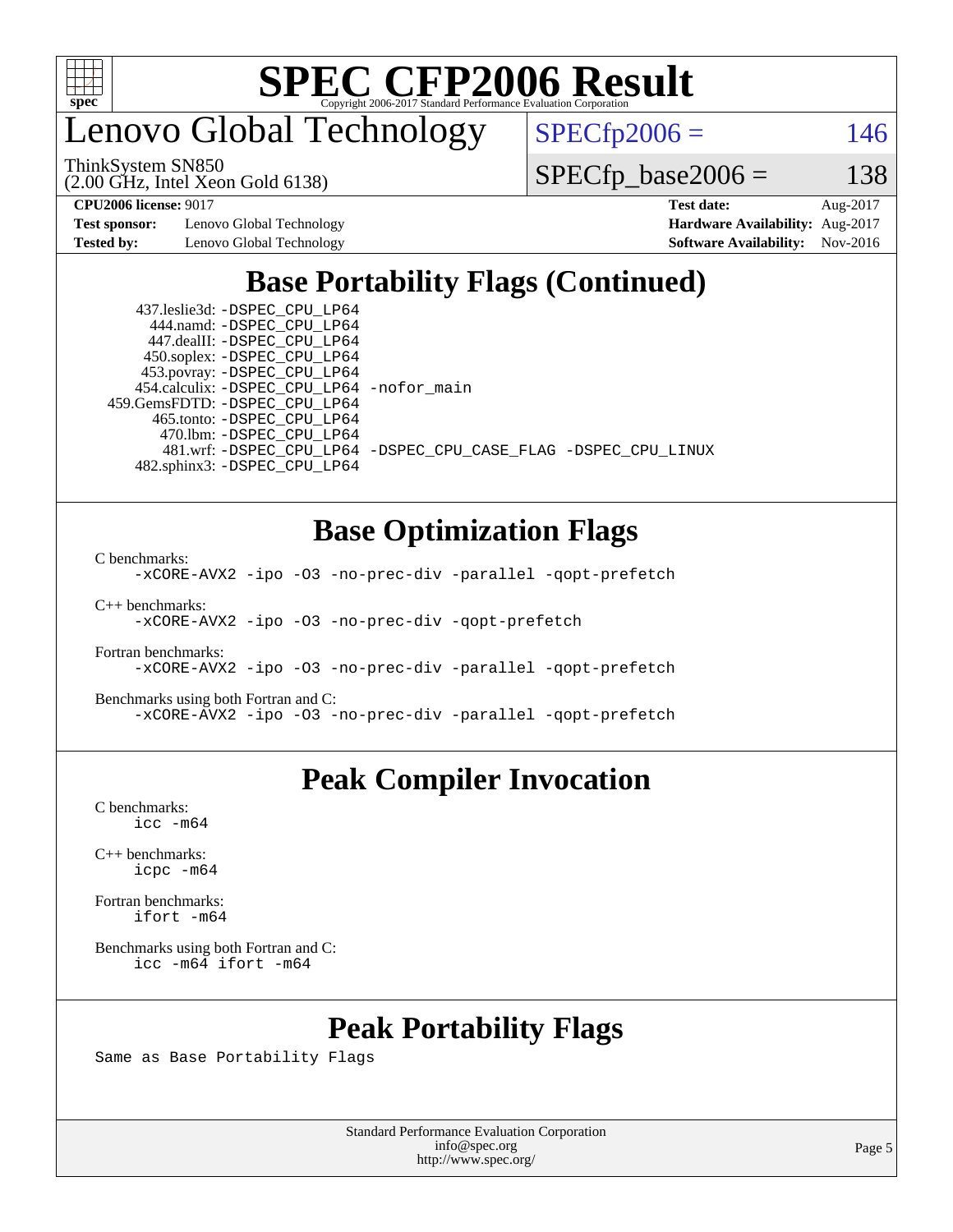

### enovo Global Technology

ThinkSystem SN850

(2.00 GHz, Intel Xeon Gold 6138)

 $SPECTp2006 = 146$ 

 $SPECTp\_base2006 = 138$ 

**[Test sponsor:](http://www.spec.org/auto/cpu2006/Docs/result-fields.html#Testsponsor)** Lenovo Global Technology **[Hardware Availability:](http://www.spec.org/auto/cpu2006/Docs/result-fields.html#HardwareAvailability)** Aug-2017 **[Tested by:](http://www.spec.org/auto/cpu2006/Docs/result-fields.html#Testedby)** Lenovo Global Technology **[Software Availability:](http://www.spec.org/auto/cpu2006/Docs/result-fields.html#SoftwareAvailability)** Nov-2016

**[CPU2006 license:](http://www.spec.org/auto/cpu2006/Docs/result-fields.html#CPU2006license)** 9017 **[Test date:](http://www.spec.org/auto/cpu2006/Docs/result-fields.html#Testdate)** Aug-2017

### **[Peak Optimization Flags](http://www.spec.org/auto/cpu2006/Docs/result-fields.html#PeakOptimizationFlags)**

[C benchmarks](http://www.spec.org/auto/cpu2006/Docs/result-fields.html#Cbenchmarks):

433.milc: basepeak = yes

 $470.$ lbm: basepeak = yes

 $482$ .sphinx3: basepeak = yes

[C++ benchmarks:](http://www.spec.org/auto/cpu2006/Docs/result-fields.html#CXXbenchmarks)

 444.namd: [-prof-gen](http://www.spec.org/cpu2006/results/res2017q4/cpu2006-20170918-50018.flags.html#user_peakPASS1_CXXFLAGSPASS1_LDFLAGS444_namd_prof_gen_e43856698f6ca7b7e442dfd80e94a8fc)(pass 1) [-prof-use](http://www.spec.org/cpu2006/results/res2017q4/cpu2006-20170918-50018.flags.html#user_peakPASS2_CXXFLAGSPASS2_LDFLAGS444_namd_prof_use_bccf7792157ff70d64e32fe3e1250b55)(pass 2) [-xCORE-AVX2](http://www.spec.org/cpu2006/results/res2017q4/cpu2006-20170918-50018.flags.html#user_peakPASS2_CXXFLAGSPASS2_LDFLAGS444_namd_f-xCORE-AVX2)(pass 2)  $-par-num-threads=1(pass 1) -ipo(pass 2) -O3(pass 2)$  $-par-num-threads=1(pass 1) -ipo(pass 2) -O3(pass 2)$  $-par-num-threads=1(pass 1) -ipo(pass 2) -O3(pass 2)$  $-par-num-threads=1(pass 1) -ipo(pass 2) -O3(pass 2)$  $-par-num-threads=1(pass 1) -ipo(pass 2) -O3(pass 2)$  $-par-num-threads=1(pass 1) -ipo(pass 2) -O3(pass 2)$ [-no-prec-div](http://www.spec.org/cpu2006/results/res2017q4/cpu2006-20170918-50018.flags.html#user_peakPASS2_CXXFLAGSPASS2_LDFLAGS444_namd_f-no-prec-div)(pass 2) [-fno-alias](http://www.spec.org/cpu2006/results/res2017q4/cpu2006-20170918-50018.flags.html#user_peakCXXOPTIMIZEOPTIMIZE444_namd_f-no-alias_694e77f6c5a51e658e82ccff53a9e63a) [-auto-ilp32](http://www.spec.org/cpu2006/results/res2017q4/cpu2006-20170918-50018.flags.html#user_peakCXXOPTIMIZE444_namd_f-auto-ilp32)

447.dealII: basepeak = yes

 $450$ .soplex: basepeak = yes

```
 453.povray: -prof-gen(pass 1) -prof-use(pass 2) -xCORE-AVX2(pass 2)
-par-num-threads=1-ipo-O3(pass 2)-no-prec-div(pass 2) -unroll4 -ansi-alias
```
[Fortran benchmarks](http://www.spec.org/auto/cpu2006/Docs/result-fields.html#Fortranbenchmarks):

 $410.bwaves: basepeak = yes$ 

 416.gamess: [-prof-gen](http://www.spec.org/cpu2006/results/res2017q4/cpu2006-20170918-50018.flags.html#user_peakPASS1_FFLAGSPASS1_LDFLAGS416_gamess_prof_gen_e43856698f6ca7b7e442dfd80e94a8fc)(pass 1) [-prof-use](http://www.spec.org/cpu2006/results/res2017q4/cpu2006-20170918-50018.flags.html#user_peakPASS2_FFLAGSPASS2_LDFLAGS416_gamess_prof_use_bccf7792157ff70d64e32fe3e1250b55)(pass 2) [-xCORE-AVX2](http://www.spec.org/cpu2006/results/res2017q4/cpu2006-20170918-50018.flags.html#user_peakPASS2_FFLAGSPASS2_LDFLAGS416_gamess_f-xCORE-AVX2)(pass 2)  $-par-num-threads=1(pass 1) -ipo(pass 2) -O3(pass 2)$  $-par-num-threads=1(pass 1) -ipo(pass 2) -O3(pass 2)$  $-par-num-threads=1(pass 1) -ipo(pass 2) -O3(pass 2)$  $-par-num-threads=1(pass 1) -ipo(pass 2) -O3(pass 2)$  $-par-num-threads=1(pass 1) -ipo(pass 2) -O3(pass 2)$  $-par-num-threads=1(pass 1) -ipo(pass 2) -O3(pass 2)$ [-no-prec-div](http://www.spec.org/cpu2006/results/res2017q4/cpu2006-20170918-50018.flags.html#user_peakPASS2_FFLAGSPASS2_LDFLAGS416_gamess_f-no-prec-div)(pass 2) [-unroll2](http://www.spec.org/cpu2006/results/res2017q4/cpu2006-20170918-50018.flags.html#user_peakOPTIMIZE416_gamess_f-unroll_784dae83bebfb236979b41d2422d7ec2) [-inline-level=0](http://www.spec.org/cpu2006/results/res2017q4/cpu2006-20170918-50018.flags.html#user_peakOPTIMIZE416_gamess_f-inline-level_318d07a09274ad25e8d15dbfaa68ba50) [-scalar-rep-](http://www.spec.org/cpu2006/results/res2017q4/cpu2006-20170918-50018.flags.html#user_peakOPTIMIZE416_gamess_f-disablescalarrep_abbcad04450fb118e4809c81d83c8a1d)

 $434$ .zeusmp: basepeak = yes

437.leslie3d: basepeak = yes

```
 459.GemsFDTD: -prof-gen(pass 1) -prof-use(pass 2) -xCORE-AVX2(pass 2)
   -par-num-threads=1-ipo-O3(pass 2)-no-prec-div(pass 2) -unroll2 -inline-level=0
   -qopt-prefetch -parallel
```
 465.tonto: [-prof-gen](http://www.spec.org/cpu2006/results/res2017q4/cpu2006-20170918-50018.flags.html#user_peakPASS1_FFLAGSPASS1_LDFLAGS465_tonto_prof_gen_e43856698f6ca7b7e442dfd80e94a8fc)(pass 1) [-prof-use](http://www.spec.org/cpu2006/results/res2017q4/cpu2006-20170918-50018.flags.html#user_peakPASS2_FFLAGSPASS2_LDFLAGS465_tonto_prof_use_bccf7792157ff70d64e32fe3e1250b55)(pass 2) [-xCORE-AVX2](http://www.spec.org/cpu2006/results/res2017q4/cpu2006-20170918-50018.flags.html#user_peakPASS2_FFLAGSPASS2_LDFLAGS465_tonto_f-xCORE-AVX2)(pass 2)  $-par-num-threads=1(pass 1) -ipo(pass 2) -O3(pass 2)$  $-par-num-threads=1(pass 1) -ipo(pass 2) -O3(pass 2)$  $-par-num-threads=1(pass 1) -ipo(pass 2) -O3(pass 2)$  $-par-num-threads=1(pass 1) -ipo(pass 2) -O3(pass 2)$  $-par-num-threads=1(pass 1) -ipo(pass 2) -O3(pass 2)$  $-par-num-threads=1(pass 1) -ipo(pass 2) -O3(pass 2)$ [-no-prec-div](http://www.spec.org/cpu2006/results/res2017q4/cpu2006-20170918-50018.flags.html#user_peakPASS2_FFLAGSPASS2_LDFLAGS465_tonto_f-no-prec-div)(pass 2) [-inline-calloc](http://www.spec.org/cpu2006/results/res2017q4/cpu2006-20170918-50018.flags.html#user_peakOPTIMIZE465_tonto_f-inline-calloc) [-qopt-malloc-options=3](http://www.spec.org/cpu2006/results/res2017q4/cpu2006-20170918-50018.flags.html#user_peakOPTIMIZE465_tonto_f-qopt-malloc-options_0fcb435012e78f27d57f473818e45fe4) [-auto](http://www.spec.org/cpu2006/results/res2017q4/cpu2006-20170918-50018.flags.html#user_peakOPTIMIZE465_tonto_f-auto) [-unroll4](http://www.spec.org/cpu2006/results/res2017q4/cpu2006-20170918-50018.flags.html#user_peakOPTIMIZE465_tonto_f-unroll_4e5e4ed65b7fd20bdcd365bec371b81f)

[Benchmarks using both Fortran and C](http://www.spec.org/auto/cpu2006/Docs/result-fields.html#BenchmarksusingbothFortranandC):

435.gromacs: basepeak = yes

 $436.cactusADM:basepeak = yes$ 

Continued on next page

| <b>Standard Performance Evaluation Corporation</b> |
|----------------------------------------------------|
| info@spec.org                                      |
| http://www.spec.org/                               |